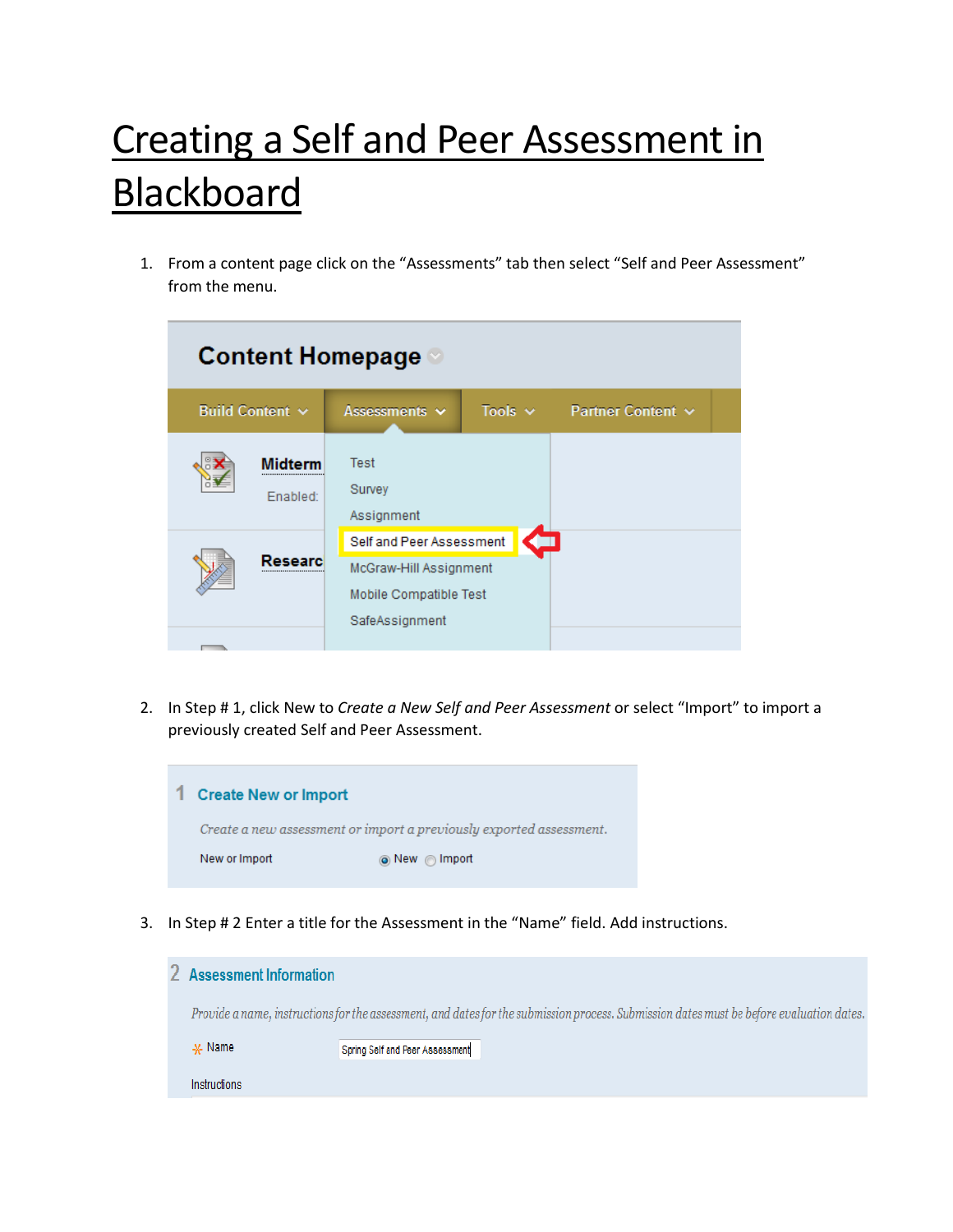Specify the submission Start/End date and time which controls when the students can submit their answers to the assessment.

| <b>Submission Dates</b> | <b>Start Date</b> | 03/31/2014 | 臝 | 02:52 PM | $\circledcirc$                                                      |
|-------------------------|-------------------|------------|---|----------|---------------------------------------------------------------------|
|                         |                   |            |   |          | Enter dates as $mm/dd/yyyy$ . Time may be entered in any increment. |
|                         | <b>End Date</b>   | 04/07/2014 | 圃 | 02:52 PM | ☺                                                                   |
|                         |                   |            |   |          | Enter dates as mm/dd/yyyy. Time may be entered in any increment.    |

4. For Step # 3, Self and Peer Evaluation Options complete the following sections:

Evaluation Start/End: Enter the date range when students can submit evaluations of their peers' work on the assessment as well as their own, if self- evaluations are enabled.

To Allow Anonymous Evaluations, click Yes.

To Allow Self Evaluations, click Yes.

Click Yes for Show Evaluation Results to Submitter to allow submitters to view their own evaluation results.

For the Number of Submissions to Evaluate, define how may tests each student is expected to evaluate.

## 3 Self and Peer Evaluation Options

Evaluation dates must be after submission dates. Anonymous evaluation hides the names of the submitters and the evalua the evaluation is anonymous, submitters will not see evaluators' names. Specify the number of submissions each evaluator o submissions to evaluate if this assessment is only for self evaluation.

| <b>Evaluation Dates</b>                 | <b>Start Date</b> | 圃<br>02:53 PM<br>O<br>04/07/2014                                                                        |
|-----------------------------------------|-------------------|---------------------------------------------------------------------------------------------------------|
|                                         | <b>End Date</b>   | Enter dates as $mm/dd/uyuy$ . Time may be entered in any increment.<br>O<br>圍<br>02:52 PM<br>04/14/2014 |
|                                         |                   | Enter dates as $mm/dd/uyuy$ . Time may be entered in any increment.                                     |
| Allow Anonymous Evaluation              | ⊚ Yes ∩ No        |                                                                                                         |
| Allow Self Evaluation                   | ⊚ Yes ⊜ No        |                                                                                                         |
| Show Evaluation Results to<br>Submitter | ⊚ Yes ⊜ No        |                                                                                                         |
| * Number of Submissions to<br>Evaluate  | $\overline{2}$    |                                                                                                         |

5. In Step # 4, Options, make the assessment available and optionally, track the number of views.

Select the Display After and Display Until check boxes to enable the date and time selections. Display restrictions do not affect availability, only when it appears.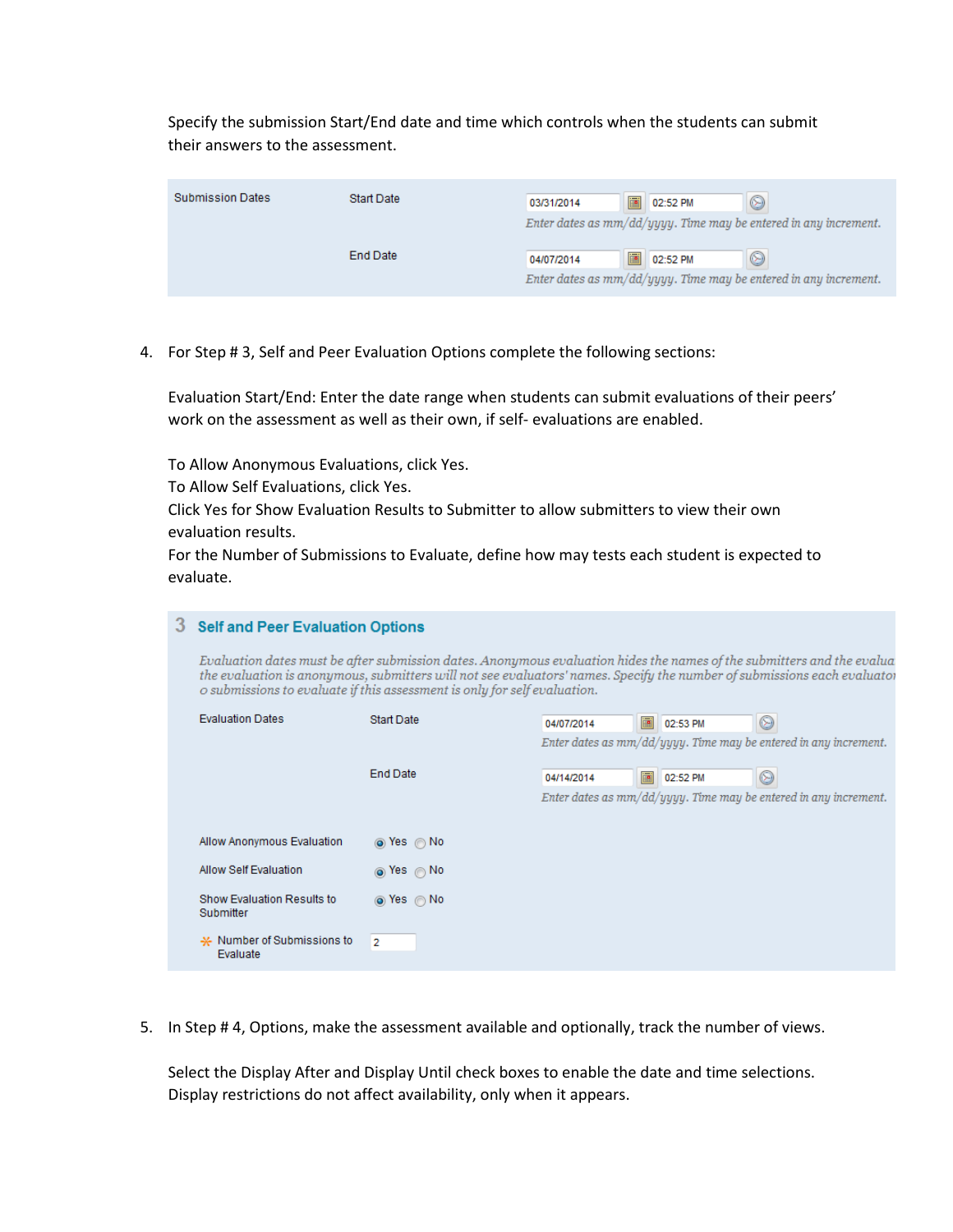| 4 | <b>Options</b>                |                                                                                                                                           |
|---|-------------------------------|-------------------------------------------------------------------------------------------------------------------------------------------|
|   |                               | Date restrictions and availability apply to the content item. They are not tied to the dates for the submission and evaluation processes. |
|   | Make the assessment available | ⊚ Yes ⊜ No                                                                                                                                |
|   | Track number of views         | ⊚ Yes ⊜ No                                                                                                                                |
|   | Choose date restrictions      | ☺<br>圃<br>Display After 03/31/2014<br>02:52 PM                                                                                            |
|   |                               | Enter dates as $mm/dd/uyuy$ . Time may be entered in any increment.                                                                       |
|   |                               | 圖<br>Display Until 04/01/2014<br>$\odot$<br>03:52 PM                                                                                      |
|   |                               | Enter dates as $mm/dd/uyuy$ . Time may be entered in any increment.                                                                       |

- 6. Click *Submit*.
- 7. The next section is the *Assessment Canvas*. You may add and edit the questions to be responded to here.



8. Enter the Question Text into the field.

|          | * Question Text |                           |  |              |       |  |                                                                                                                                                                                                                                                                                                                                                                                                                                                                                                                                                                   |  |  |  |  |  |          |
|----------|-----------------|---------------------------|--|--------------|-------|--|-------------------------------------------------------------------------------------------------------------------------------------------------------------------------------------------------------------------------------------------------------------------------------------------------------------------------------------------------------------------------------------------------------------------------------------------------------------------------------------------------------------------------------------------------------------------|--|--|--|--|--|----------|
|          |                 | $T$ $T$ $T$ $F$ Paragraph |  | $\mathbf{v}$ | Arial |  | ▼ 3(12pt) ▼ 三 - 三 - 三 - 丁 - ノ - 々                                                                                                                                                                                                                                                                                                                                                                                                                                                                                                                                 |  |  |  |  |  |          |
| $X \cap$ |                 |                           |  |              |       |  | $\begin{array}{c} 0 & Q & \text{in} \\ 0 & Q & \text{in} \end{array} \equiv \equiv \equiv \equiv \equiv \equiv \equiv \text{ } \mathbb{P}^{\text{r}} \text{ } \mathbb{T}_{\text{x}} \text{ } \mathcal{O} \text{ } \mathcal{D} \text{ } \text{ } \mathbb{P} \text{ } \mathbb{P} \text{ } \mathbb{P} \text{ } \mathbb{P} \text{ } \mathbb{P} \text{ } \mathbb{P} \text{ } \mathbb{P} \text{ } \mathbb{P} \text{ } \mathbb{P} \text{ } \mathbb{P} \text{ } \mathbb{P} \text$                                                                                         |  |  |  |  |  |          |
|          |                 |                           |  |              |       |  | $\textcircled{\tiny{\bullet}}\hspace{0.1cm}\textcircled{\tiny{\bullet}}\hspace{0.1cm}\textcircled{\tiny{\bullet}}\hspace{0.1cm}\textcircled{\tiny{\bullet}}\hspace{0.1cm}\textcircled{\tiny{\bullet}}\hspace{0.1cm}\textcircled{\tiny{\bullet}}\hspace{0.1cm}\textcircled{\tiny{\bullet}}\hspace{0.1cm}\textcircled{\tiny{\bullet}}\hspace{0.1cm}\textcircled{\tiny{\bullet}}\hspace{0.1cm}\textcircled{\tiny{\bullet}}\hspace{0.1cm}\textcircled{\tiny{\bullet}}\hspace{0.1cm}\textcircled{\tiny{\bullet}}\hspace{0.1cm}\textcircled{\tiny{\bullet}}\hspace{0.1$ |  |  |  |  |  | HTML CSS |

You may optionally add a Model Response which students may refer to.

3. Model Response Providing a model response is optional. It allows evaluators to compare the responses in the submissions to an exemplary<br>response. The model response can be made available at any time, but it will only be visible during th Model Response

Click Submit.